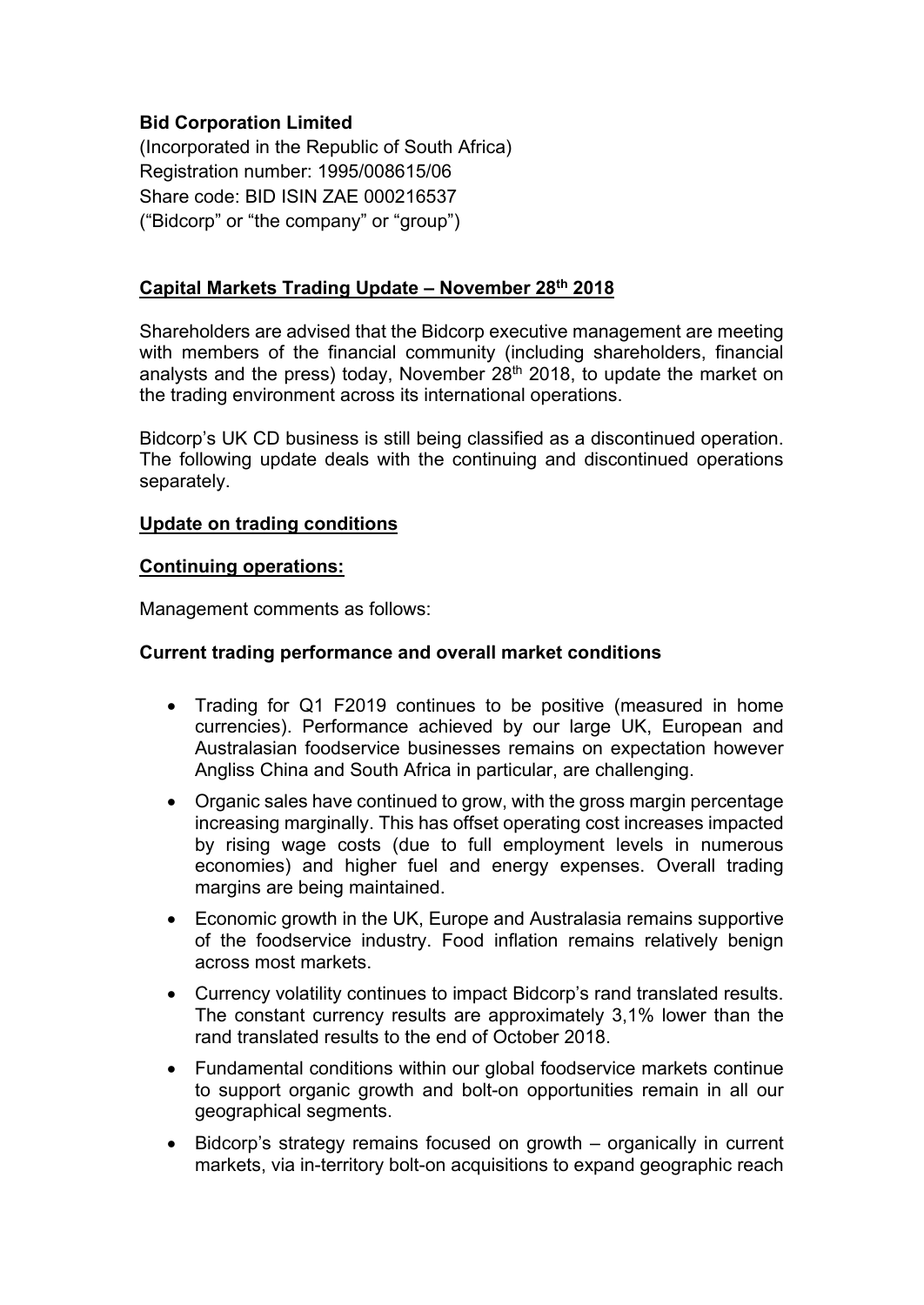and product ranges; and via strategic acquisitions as the group enters new markets.

### **Australasia**

- Australia's trading performance has returned to anticipated levels as our major metro expansion gathers momentum. The Melbourne, Sydney and Brisbane / Gold Coast branches are now generating much improved returns. Revenue growth has been dampened by the exiting of a residual low margin contract. Our focus on liquor has proved challenging but will be a key driver of growth in years to come as the range is extended into the foodservice network. The core foodservice businesses are doing well, and the fresh and meat businesses are slowly improving. Supply Solutions (Imports) continues to perform well off the back of the success of its cheese processing plant. Bolt-on acquisition opportunities remain, however the current focus is on the integration of recent investments.
- New Zealand continues its solid performance however top line gains and margin improvements are being offset by higher costs, particularly labour (full employment and no migration) and the costs of recent increased capacity. All segments of the business continue to develop profitably with ongoing innovation and product development, particularly value add and processing. Further capacity expansion is being planned to accommodate organic growth.

# **United Kingdom ("UK")**

- Bidfood UK continues to perform very well. Good summer weather assisted activity levels despite increasing stress in the casual dining space and lower consumer confidence, partly due to the Brexit uncertainty. Sales volumes continue to grow in the independent sector as our focus on service levels continues. National account volumes are being well controlled but margins have improved. Business improvement initiatives continue to deliver margin improvements. Ecommerce implementation continues to gather traction. Further investment into increased distribution capacity remains a key focus to cater for anticipated growth. Implementation of importing exclusive brands is underway. An acquisition of a niche independent foodservice businesses is in progress.
- Trading in Bidfresh has been reasonable with the overhang from good trading in July and August being experienced in September. Market conditions have been challenging, with the customer base experiencing many 'casual dining' failures as well as several suppliers going bankrupt. Seafood has performed well, Produce is getting better, and the evolution of the Meat model still lagging. The Bidfresh business has a good national footprint across each of its Meat, Produce and Seafood segments. The focus is on strengthened management capability in each of the Produce and Meat pillars.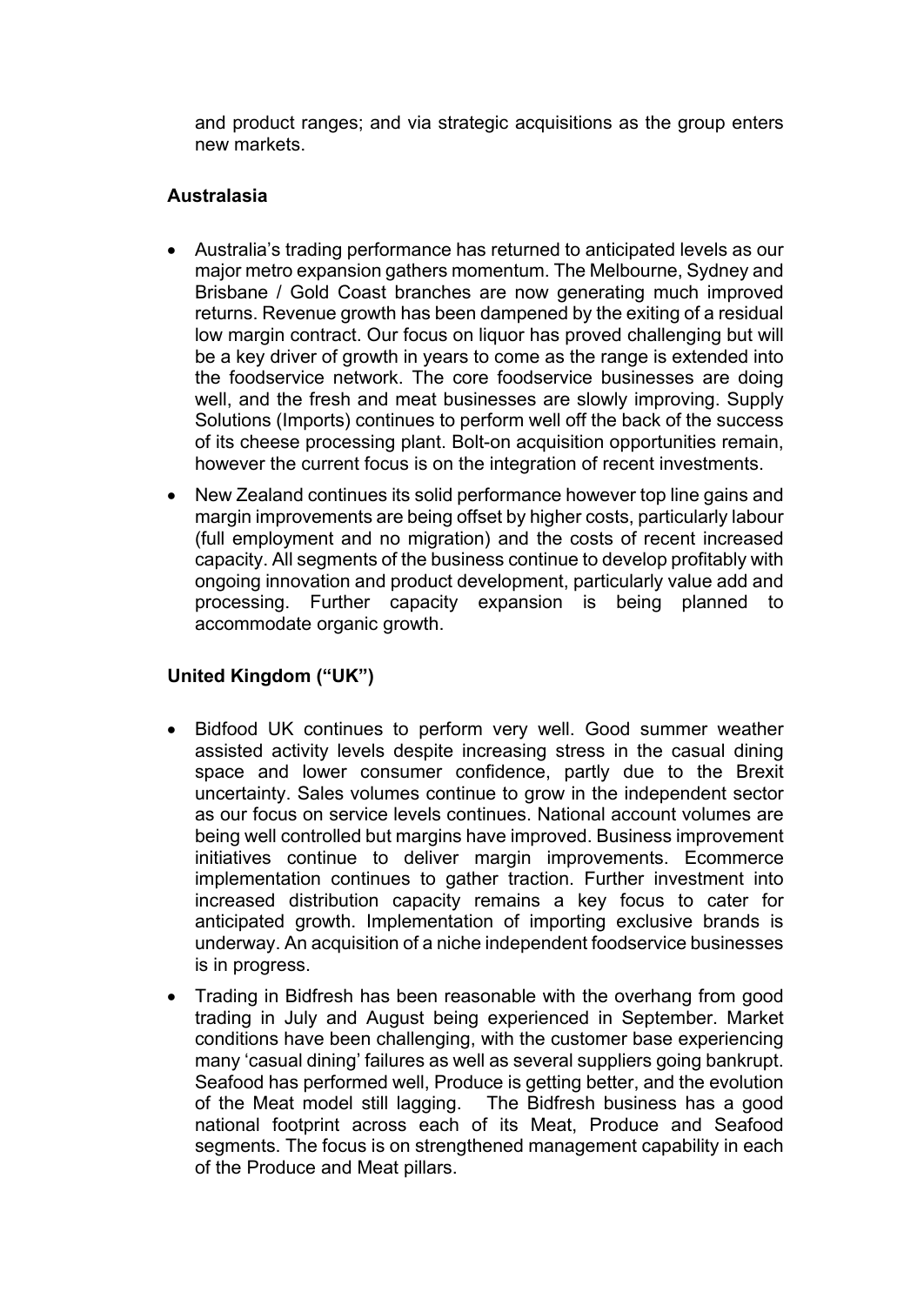• Trading in PCL (dairy distribution business for Arla) has been poor. Low revenue increases, higher distribution costs and a dispute on transport rates have impacted profitability. The future viability of the business is under serious consideration and our relationship with Arla is severely strained.

## **Europe**

- Overall results from our European businesses are pleasing. Solid likefor-like trading profit growth in constant FX, excluding recent acquisitions, has been achieved. The performances of the Netherlands, Belgium, Czech & Slovakia, Poland and Italy are good. Cost increases, particularly labour and fuel, are having an impact in many economies experiencing full employment.
- Netherlands has delivered an improved performance. Economic activity is buoyant however the labour market has tightened. The business is making progress on its simplification journey with product range rationalisation and IT infrastructure costs reconfiguration starting to benefit the overall cost base.
- The Belgium performance is pleasing, delivering incrementally higher profitability. Focus remains on volume growth in its freetrade and institutional sectors. Depot consolidation between Bestfoods and Langens to achieve operational efficiencies in its infrastructure have commenced. Our private label development in the freetrade segment is being pursued. The 'myBidfood' ecommerce platform is live and being progressively rolled out across the business.
- Czech & Slovakia have continued to deliver strong performance across all segments of their business. Economic growth has moderated however staff availability is driving up wage costs. Our sales have continued to grow with margins being maintained. A new depot was opened in Chlumec late in the quarter and further infrastructure investment in depots is planned. Production facilities are operating at high capacities to meet demand but are benefitting from new technology around products and packaging.
- Good organic growth in Poland has continued, driven by focus on the freetrade sector. New depots investments, positive economic conditions and a good summer have contributed to their positive performance. Development of the product range into both Asian cuisine and liquor has benefitted the business. Further margin enhancement continues to be achieved.
- DAC Italy has continued to grow off the back of higher business and consumer confidence. D&D, a horeca specialist, acquired in January 2018, has performed well. Global procurement benefits in Italian product (sourced/co-sourced from/with DAC) continues to grow.
- Bidfood Iberia comprises our businesses in Spain and Portugal. Overall performance in Spain is below expectations. Internal focus in Guzman is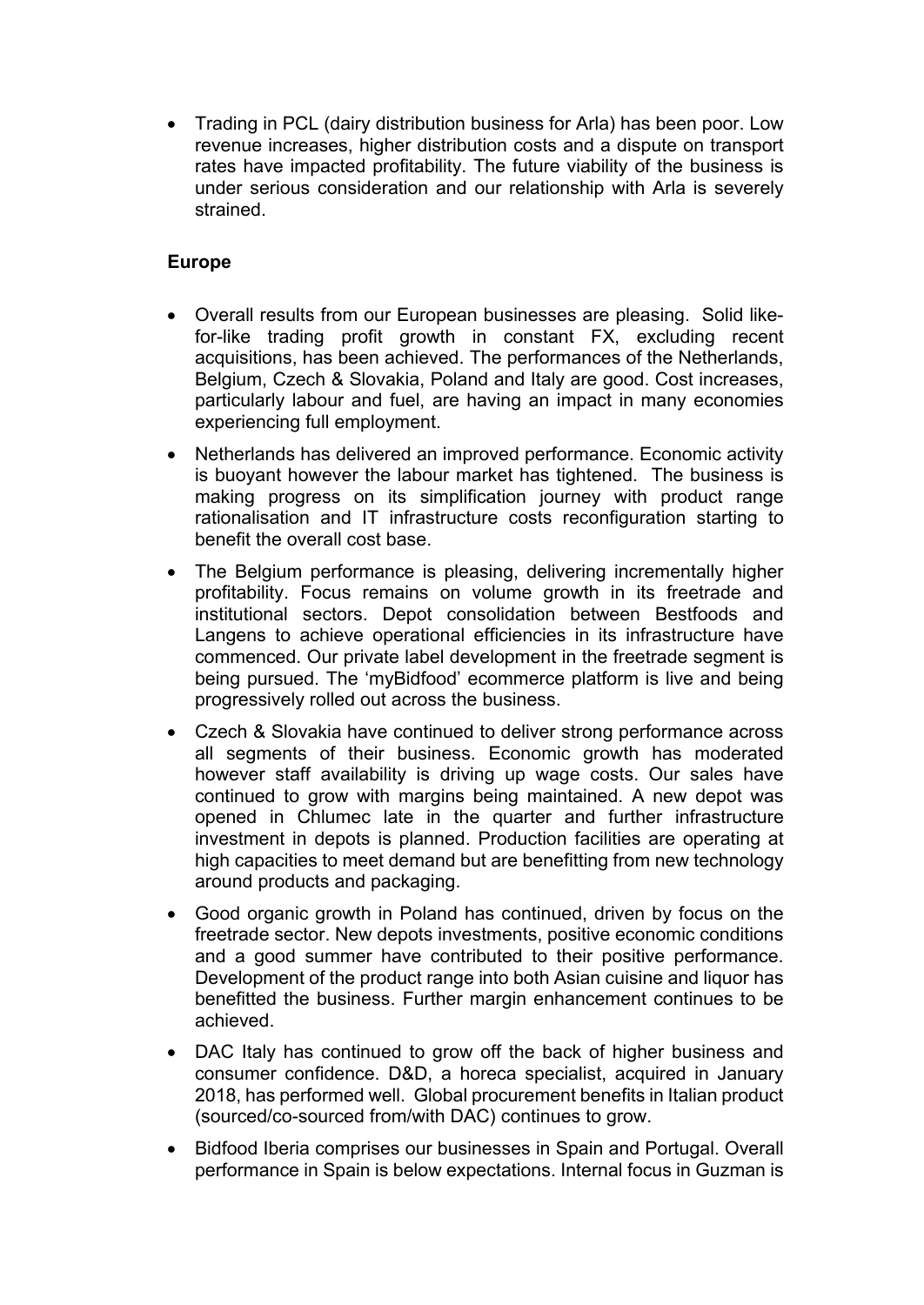on improving the business platform around infrastructure, ERP systems and people. The integration of our produce business in Portugal and meat business in Spain continues. A bolt-on acquisition of a multi category distributor in northern Spain was concluded. Management remain positive about the potential opportunity in the Iberian market.

- Our German and Austrian acquisition, made in July 2017, has underperformed. Work on its business foundation including sales structures, IT platforms, human capital and infrastructure continues. Additional management support has been deployed to assist the local operators. Germany still represents a very large and developed foodservice opportunity.
- The Baltics, with a focus on Lithuania, is now profitable. The new depot, under construction in Kaunas, is expected to be operational in Q3 F2019.
- Further expansion, both in terms of in-country bolt-on acquisitions and strategic entry into new geographies in Europe, remains possible, as we are not represented or underrepresented in many countries.

## **Emerging markets**

- South Africa overall has underperformed in extremely trying economic conditions, characterised by stagnant GDP growth and ongoing weak consumer sentiment. Despite these conditions, Bidfood and the Chipkins Puratos (CP) JV have achieved satisfactory growth through good cost containment and improved profitability. However, the aftermath of the listeriosis crisis in chilled processed meats continues to impact the Crown Food Group (CFG) business. Food inflation trajectory is up following recent deflation which will assist Bidfood going forward. The CP JV is developing new product offerings with the benefit of the Puratos influence. A small ingredients distributor was acquired by CFG, broadening exposure to this segment of the market.
- Greater China's financial performance has been disappointing, but the business has reacted well in recovering from the effects of dairy market supply dislocation and accordant margin pressures and rising operating and logistics costs. There has been a slowdown arising out of the trade war with the US, mostly due to the effects of the currency devaluation. Hong Kong's cost inefficiencies remain due to duplicate warehousing, but these will rectify themselves in the 2nd half of F2019 as surplus capacity is eliminated. In mainland China, our geographic expansion continues with the distribution network reasonably complete. Despite dairy remaining an important category, the diversification of the product range continues. Operations are expected to commence in the new meat (value add processing) factory in Q3 of F2019. The working capital cycle remains under scrutiny. As the geographic spread in mainland China grows, management structures are being bolstered.
- Singapore has achieved steady growth as we develop our foodservice model. Good progress in being made in the core foodservice market with other areas such as exports, marine and commodities being scaled back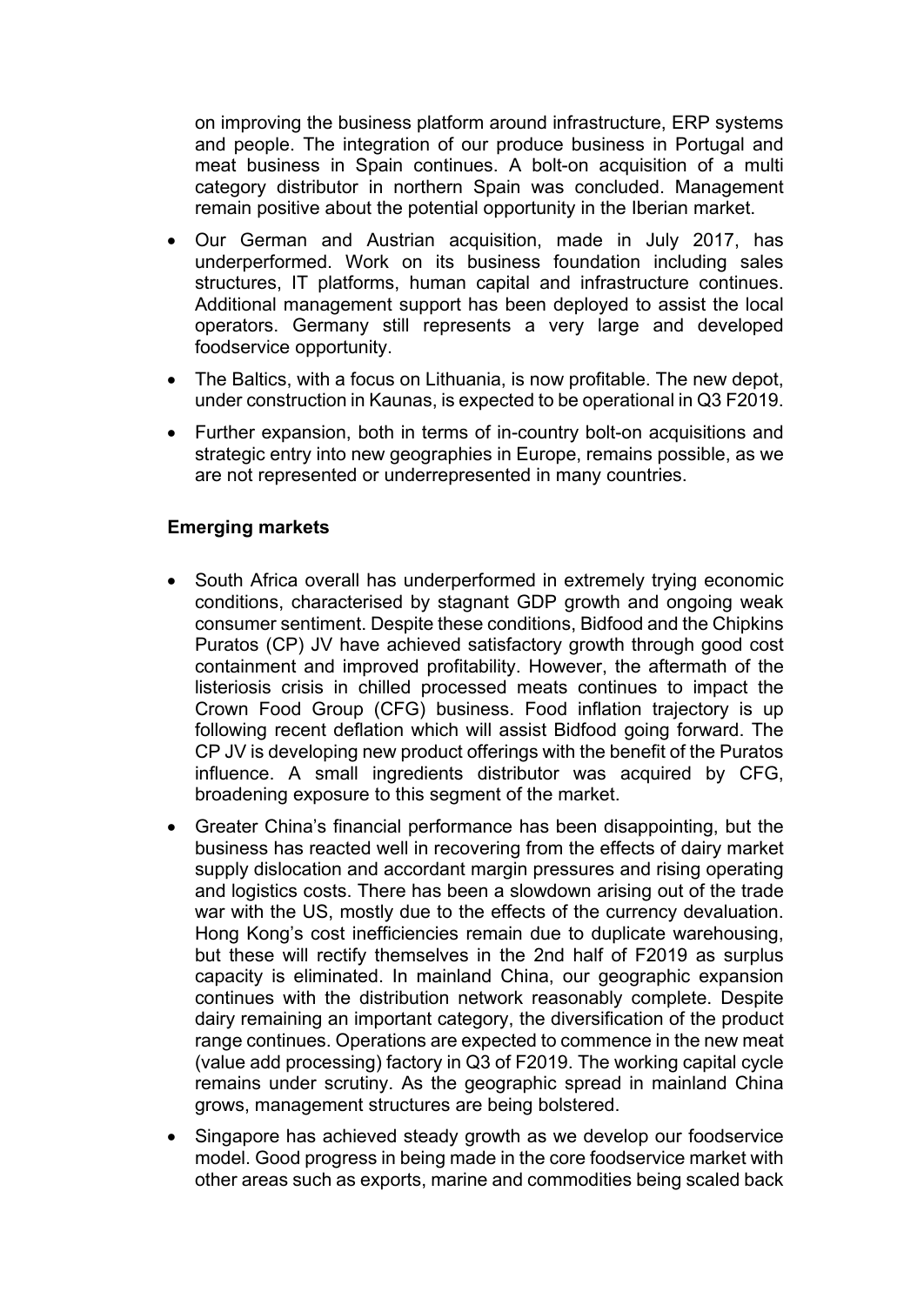significantly. Bidfood Malaysia, albeit small, is developing well. Our small joint venture in Vietnam has commenced activities.

- Further expansion into Asia always remains an opportunity.
- In South America, our focus remains on building a strong platform in a region with significant growth potential. Our Brazilian business has delivered an improved performance in a tough and competitive foodservice market. Refinement of the business model continues to enable sales growth and expansion of their broadline product range. Bolt-on opportunities continue to be explored however vendor expectations remain unrealistic. Chile is performing well and to expectation, a significant customer base and two additional depots were acquired in October, bolstering its geographic footprint.
- In the Middle East, our businesses have improved significantly, benefitting from less geopolitical challenges and the flow through effects of higher oil prices. The UAE has remains challenged by lower tourism and hotel occupancies however an improvement is foreseen. Our Saudi operation has performed very well, buoyed by structural reforms and less impacted by regional geopolitical issues. All businesses are profitable other than the recently commenced Jordan operation.
- Despite severe economic volatility in Turkey, our operations are performing well.

## **Acquisitive activity**

- Bidcorp remains alert to all acquisition opportunities that present themselves both in current markets and in new territories.
- In the 4 months to October, activity has been relatively quiet as management focusses on integration of acquisitions made in prior periods.
- We have however made the following bolt-on acquisitions costing (exclusive of acquisition costs) in aggregate R162 million:
	- o Guzman acquired 100% of a broadline distributor in Spain.
	- o CFG in SA acquired 100% of an ingredients distributor to bolster access to this market.
	- o Chile acquired a customer base and two depots significantly broadening its geographic footprint.

## **Discontinued operation – UK CD business:**

• Post the unsuccessful sale transaction, management remains of the view that the logistics business remains non-core to the foodservice activities of the group. Bidcorp is running a broader sales process designed to achieve a controlled exit of this business.